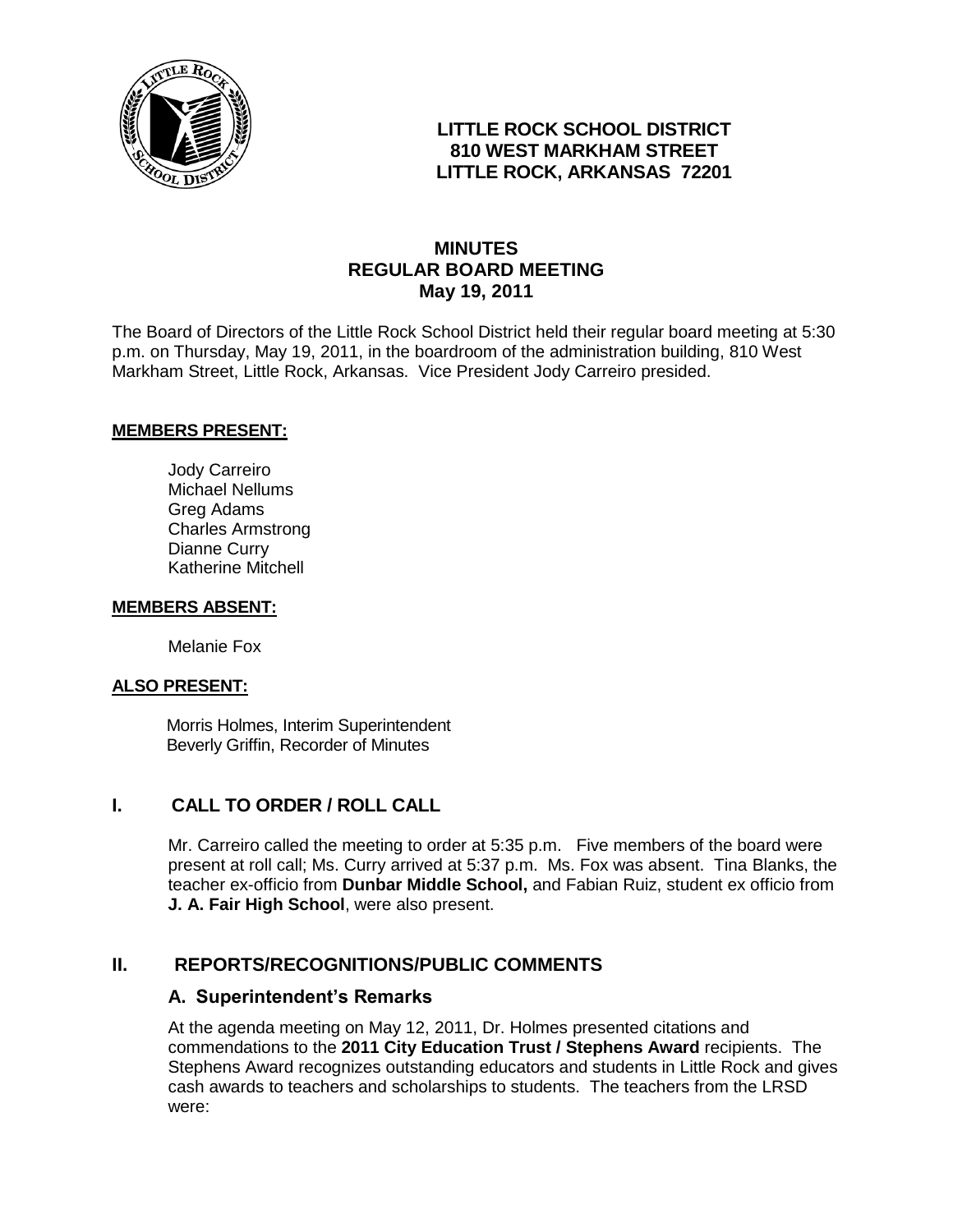Board Meeting May 19, 2011 Page 2

- **Mary Elizabeth Maris**, a chemistry teacher at Central High School; and
- **Debra L. Rogers**, a chemistry teacher at Parkview High School.

Four LRSD students were selected to receive the Stephens scholarship award:

- **Miriam Pearsall**, a student at Parkview High School;
- **Lucy Richardson**, a student at Central High School;
- **David Ye**, a student at Central High School; and
- **Boshan (Bob) Zhao**, a student at Central High School.

In addition to being selected for the Stephens Award, **Debra Rogers** was also named the **2011 High School Chemistry Teacher of the Year by the Central Arkansas Section of the American Chemical Society.** 

Members of the **Parkview Magnet High School Quiz Bowl** team were recognized for winning the **6-A Governor's Quiz Bowl** state championship. The team captain was **Jake Kimmerly**, and the co-captain was **Laura Yoder**. Members of the team were introduced and awarded a superintendent's citation: **Chris Altheimer; Catie Edwards; Danica Ordonez; Ryan Nakamoto; Kerry Richmond; Robert Rogers; Deborah Rookey; Neal Sanger; Alex Smith; Brian Strigel;** and **Josh Woods. T**he team coaches were **Pamela Crane**, **Douglas Hammon** and **Judy Warren**.

**Jeff Hankins** of **Arkansas Business Publishers** and **Little Rock Family** magazine presented the district with an award for being selected as the Gold Award winner "2011 Family Favorite" school district in central Arkansas. The selections are made by the readers of the magazine.

Metropolitan Vocational-Technical students Sean **Kirkendall**, **Zang Thao, Tommy Lewis** and **Troy Hoover** were presented with citations in recognition of their completion of the **Cisco IT Essentials: PC Hardware and Software** certification course. This course is a hands-on, lab-oriented experience that prepares students for careers in the ever-growing field of computers and technology. **Harvey Johnson**, Metro instructor, provided guidance to these students to help them earn their certification.

Students from the first class of **AVID** seniors to graduate from the Little Rock School District were introduced by the superintendent. **AVID (Advancement via Individual Determination)** is a college preparatory program that provides support to firstgeneration college-bound students who otherwise likely would not attend college after graduating from high school. **Tracy Mason**, teacher at Hall High School and **Stacy McAdoo,** teacher at Central High School coordinated the AVID Program at their schools and supported these students in helping them achieve their dream of attending college.

Students from Central High School and the colleges they will attend:

**Laura Luz Castillo,** Henderson State University; **Cenita Wilford**, Tennessee State University; **Alicia Saxton**, Pulaski Technical College; **DeShaun Lee**, University of Memphis; **Jalen Davis**, Howard University; **Clarissa Johnson**, Agnes Scott College; **Brandi Davis**, U of A – Pine Bluff; **Christine Watkins**, Illinois Institute of Art – Chicago; **Anuujin Sukhdavaa**, UCA; **Dan Baylark**, Philander Smith College;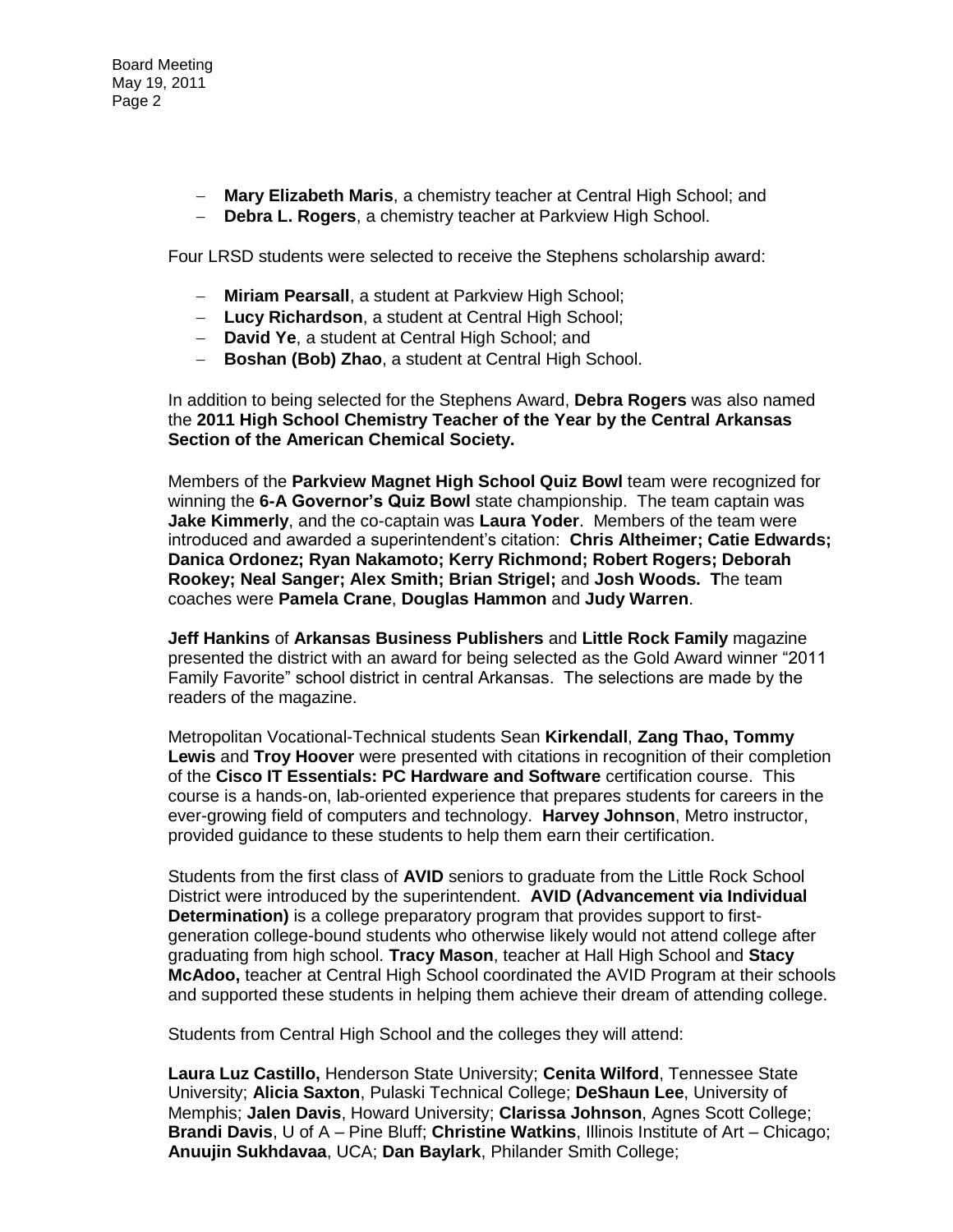**Taria Lightner**, Pulaski Technical College; **Drucilla Caster,** U of A – Fort Smith; **Railen Mason,** U of A – Pine Bluff; **Kerry Carson**, Harding University; **Dylan Purifoy**, Texas Southern University; **Michael Johnson-Williams**, U of A – Fort Smith; and **Charles McCray**, Arkansas State University

Students from Hall High School and the colleges they will attend:

**Tianna Baker,** Arkansas State University; **Eugenia Brannon,** UALR; **Chelsey Chaney,**  U of A; **Cailein Dortch,** UCA; **Patricia Galvan,** UCA; **Justin Jackson,** UALR; **Velton Kennedy,** UALR; **Briahanna Kimbrough,** Oglethorpe University; **Hiteksha Patel,** UCA; **Ariel King,** Arkansas Tech University, **Shailisa Roberts,** UALR; **Malak Rogers,** U of A; **Alejandra Rojas,** UALR; and **Dominique Vincent,** school undecided

**Fabian Ruiz** from **J.A. Fair High School** was the student ex officio for the month. **Tina Blanks**, teacher at **Dunbar Middle School** was the teacher representative.

After completing the citations and recognitions, Dr. Holmes asked Attorney Chris Heller to provide a brief report on the ruling issued earlier in the day by Judge Miller in the North Little Rock and Pulaski County School Districts' request for unitary status. The judge found that neither district was completely unitary; in addition, Pulaski County was harshly criticized for their desegregation efforts, especially in the area of student assignment. The Judge unexpectedly ruled all state funding to all three districts would cease with the exception of M-M transfer funding. The districts are required by the order to file briefs within thirty days to request reconsideration.

Mr. Heller reported uncertainty regarding the ruling's impact on funding for magnet schools and whether there was a possibility the magnet funding would be included as part of the M-M provisions. Mr. Heller reported that he would recommend asking Judge Miller for reconsideration since there was no previous notice that LRSD funding issues would be considered at this time. This hearing was expected to include only North Little Rock and Pulaski County unitary status issues and there were no findings of fact to support the decision to discontinue funding.

Mr. Heller expressed concern regarding the discontinuation of magnet school funding for next school year and the impact on students who are assigned to the Pulaski County magnet schools. He indicated intent to request an emergency hearing before the  $8<sup>th</sup>$ Circuit Court of Appeals.

### **B. Partners in Education**

At the agenda meeting on May 12, 2011, Debbie Milam introduced two new school and business partnerships:

- **Cloverdale Aerospace Technology Conversion Charter Middle School**, in partnership with **Little Rock National Airport;** *Principal Willie Vinson* was present to accept the partnership certificates.
- **Henderson Magnet Middle School**, in partnership with the **Bishop Leodies & Goldie Warren Community Development Center**; *Principal Steve Geurin* was present to accept the partnership certificates.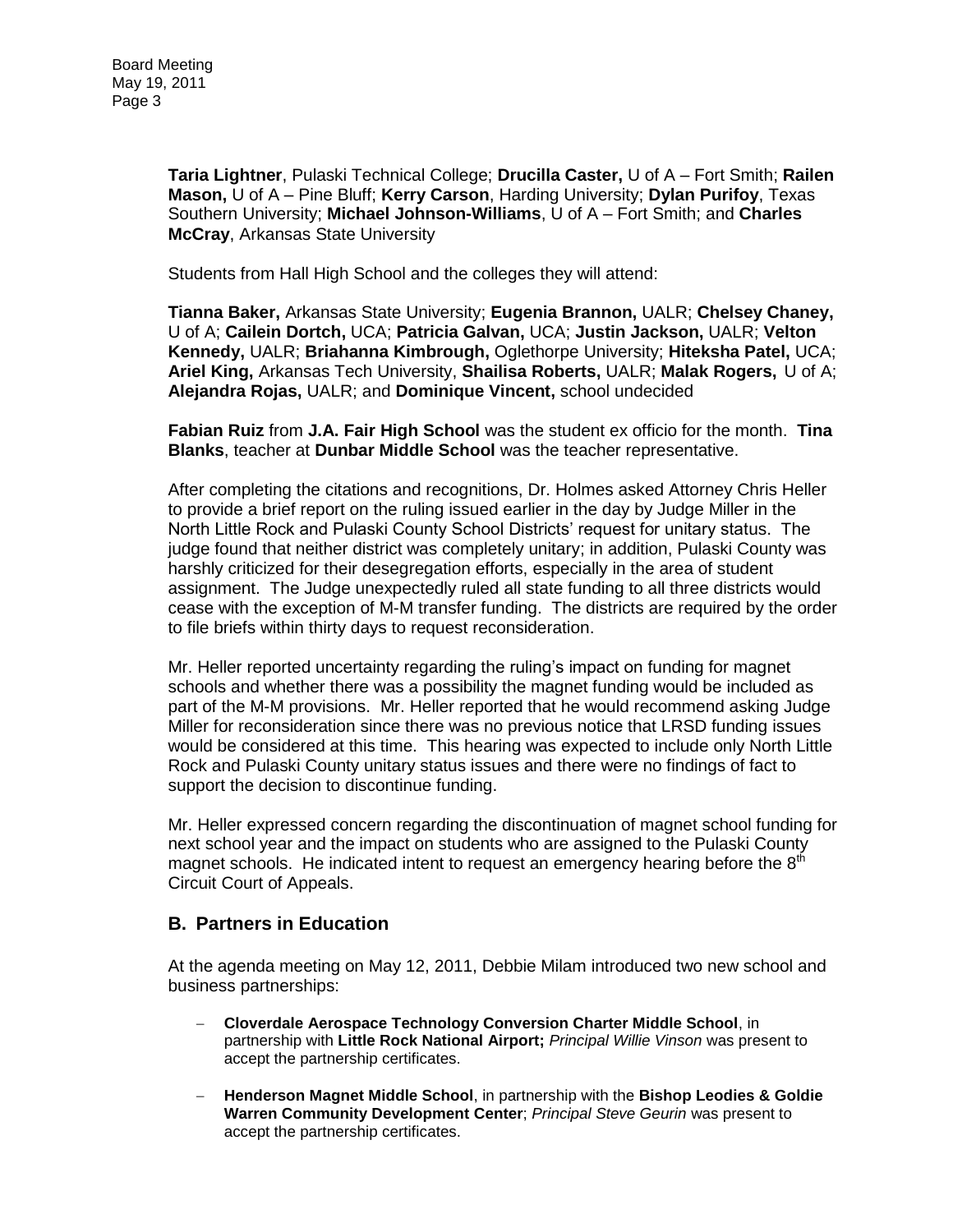Dr. Mitchell moved to accept the new partnerships; Ms. Curry seconded the motion and it **carried unanimously**.

### **C. Update: Volunteers in Public Schools**

**Ms. Milam** provided a brief update on the Arkansas Scholars Program. Arkansas Scholars challenges students to achieve academically, attend school regularly and focus on success in high school. Arkansas Scholars volunteers go into the middle schools and meet with all  $8<sup>th</sup>$  grade students who will move into high school the following year. An ad will run in the June 17 Arkansas Democrat Gazette naming the current Arkansas Scholars. Each of them qualify for a scholarship to Pulaski Technical College upon graduation from high school.

### **D. Remarks from Citizens**

No citizens signed up to address the board.

### **E. Donations of Property**

The board was asked to approve the receipt of recent donations to the district. Student ex officio Fabian Ruiz read the list of donations. Mr. Armstrong made a motion to accept the donations; Ms. Curry seconded the motion and it **carried unanimously**.

| <b>SCHOOL/DEPARTMENT</b>       | <b>ITEM</b>                                                                                                           | <b>DONOR</b>                                                            |
|--------------------------------|-----------------------------------------------------------------------------------------------------------------------|-------------------------------------------------------------------------|
| <b>Chicot Primary School</b>   | Food items & beverage items for<br>Parental Involvement Day, including<br>cash donations, water, ice, etc.            | Harvest Food - Chicot<br>Kroger - Baseline<br><b>Food Giant Grocery</b> |
|                                | \$100.00 cash to purchase summer<br>reading materials                                                                 | Morris-Cox Insurance, Inc.                                              |
|                                | \$200.00 cash to purchase summer<br>reading materials                                                                 | Landers Chrysler/Jeep/Dodge<br>Benton, AR                               |
| Henderson Magnet Middle School | \$25.00 gift card for Hawk Fest / EAST<br>Lab                                                                         | Walmart - Cantrell                                                      |
|                                | \$45.00 gift card for Hawk Fest / EAST<br>Lab                                                                         | Walmart - Shackleford                                                   |
|                                | Two basketballs valued at \$51.96 for<br>Hawk Fest                                                                    | <b>Sports Stop</b>                                                      |
|                                | Six dodge balls / kick balls valued at<br>\$47.94 for Hawk Fest                                                       | <b>Academy Sports</b>                                                   |
|                                | Ten hamburger coupons, valued at<br>\$51.90 for Hawk Fest                                                             | Cheeburger-Cheeburger                                                   |
|                                | Ten \$10.00 gift cards for Hawk Fest                                                                                  | Las Palmas Mexican Restaurant                                           |
|                                | Two \$10.00 Rhapsody gift cards, one<br>\$15.00 iTune card, a \$10.00 Facebook<br>card, and three \$10.00 Radio Shack | Ms. Candice McHenry                                                     |

#### **DONATIONS**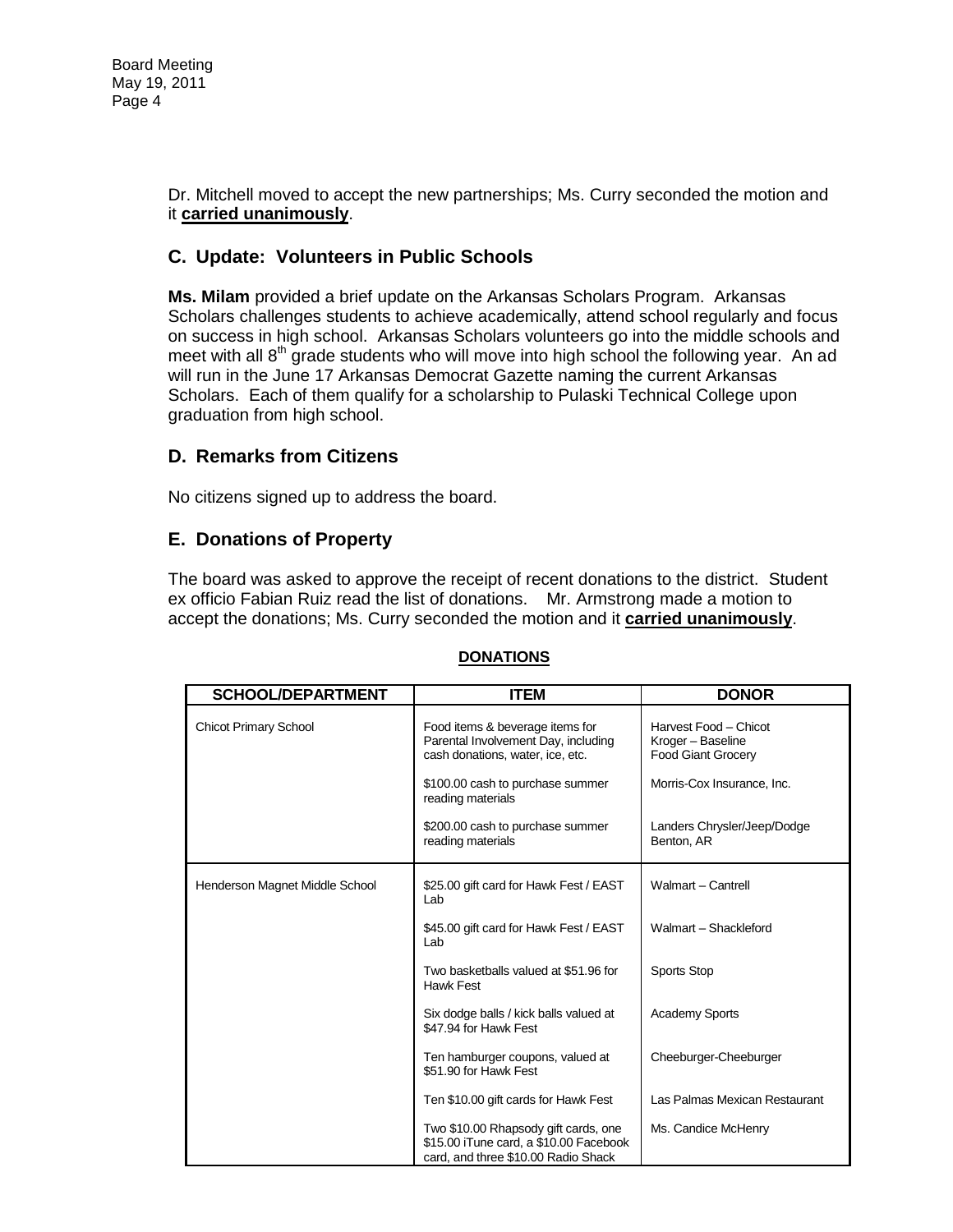| <b>SCHOOL/DEPARTMENT</b>          | <b>ITEM</b>                                                                                                               | <b>DONOR</b>                                                                       |
|-----------------------------------|---------------------------------------------------------------------------------------------------------------------------|------------------------------------------------------------------------------------|
|                                   | cards for Hawk Fest                                                                                                       |                                                                                    |
| Henderson Magnet Middle School    | Four movie passes, valued at \$37.00<br>for Hawk Fest                                                                     | <b>RAVE Movie Theater</b>                                                          |
| Mann Magnet Middle School         | \$51.00 cash to purchase books "How<br>to be Confident, Capable, Cool, and in<br>Control" for 6 <sup>th</sup> grade girls | National Association of Negro<br><b>Business and Professional</b><br>Women's Clubs |
|                                   | \$1,908.00 cash to purchase books,<br>"Teen Girls Gotta Have It Guide to<br>Money" for $7th$ and $8th$ grade girls        | Centennial Bank, Ms. Marsha<br>Davis, Vice-President                               |
|                                   | \$250.00 cash to purchase books "Teen"<br>Girls Gotta Have It Guide to Money" for<br>$7th$ and $8th$ grade girls          | Ameriprise Financial, Mr. Elmer<br>London                                          |
|                                   | \$200 cash to purchase books, "Teen"<br>Girls Gotta Have It Guide to Money" for<br>$7th$ and $8th$ grade girls            | Horace Mann Class of 1973                                                          |
| Roberts Elementary School         | Industrial weed mat and special soil,<br>valued at \$245.00 for the science lab to<br>develop outdoor vegetable garden    | <b>Maumelle Nursery</b>                                                            |
| Williams Magnet Elementary School | \$500.00 cash to purchase graduation<br>gowns                                                                             | Patricia Lewandoski                                                                |

# **F. Little Rock PTA Council**

**Henri Smothers**, president of the LR PTA Council, reported on her attendance at the annual PTA convention in Springdale. She announced the awards presented to LRSD schools: Roberts Elementary School was the number one local unit in Arkansas; the administrator of the year was Suzanne Ross, assistant principal at Central High School; Childrens' Champion for the State was Mildred Shumar, also from Central High School; and the teacher of the year was Will Dunn from Wilson Elementary School.

# **G. Little Rock Education Association**

Cathy Kohler reported on her attendance at a press conference and community meeting announcing LRSD participation in the "Breakfast in the Classroom" program. This pilot initiative will provide a no-cost breakfast for students in six schools in a partnership between the district and the Walmart Foundation along with other community partners. She reported Governor Beebe's wife, Ginger Beebe, and Mayor Stodola attended the press conference.

The press conference was held at Mabelvale Elementary School, where the students, Principal Smith, and teachers hosted the guests of the press conference. Ms. Kohler commended Becky Smith, a first year teacher, and Lillie Bouie, Director of Child Nutrition.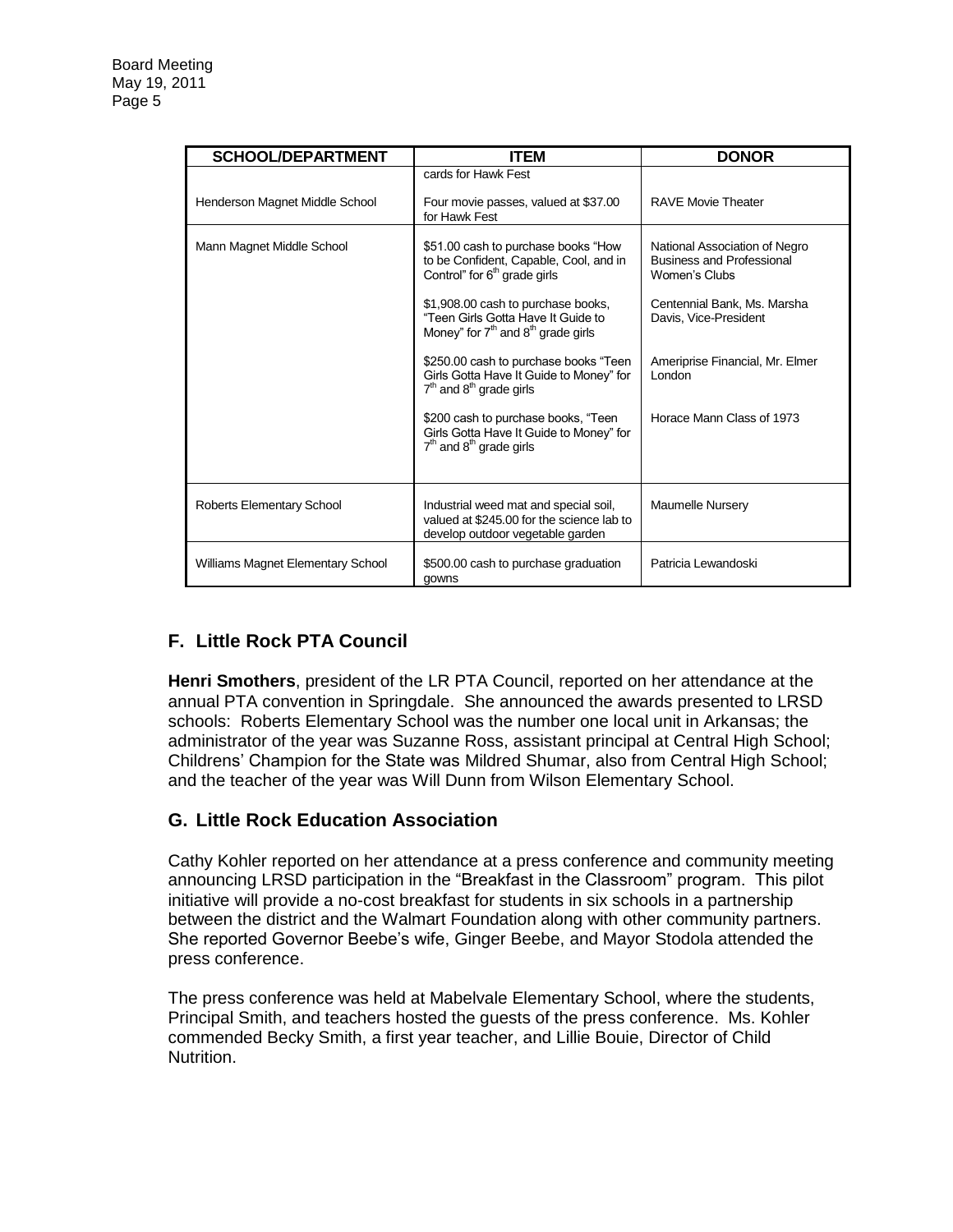### **III. REPORTS AND COMMUNICATIONS**

### **A. Remarks from Board Members**

**Mr. Adams** congratulated the Hamilton Learning Center graduates. He attended their graduation ceremony the morning of this meeting. He also welcomed Dr. Holmes to the superintendency.

**Mr. Nellums** also congratulated Dr. Holmes and made a few remarks about consideration of the "bare bones" budget. He expressed concern regarding a facilities equity issue at Parkview and noted that he had discussed the matter with Dr. Holmes.

**Mr. Armstrong** congratulated Dr. Holmes with a reminder that there are two years of hard work ahead. He stated belief that Dr. Holmes has the students best interest at heart, and with the help of total community involvement and commitment, it is possible to turn things around for the District.

**Dr. Mitchell** noted that it was the last board meeting of the school year. She expressed appreciation to all the teachers, administrators and support staff - - to everyone who contributes to the education of children on a daily basis. She expressed appreciation to Ms. Bouie, the LREA and the Foundation who all contributed to getting Breakfast in the Classroom. She thanked Dr. Holmes for accepting the challenge of being LRSD superintendent.

**Ms. Curry** also thanked Dr. Holmes, and stated she was happy to have him on board. She expressed pride in the board's foresight to begin looking at reductions in the budget and moving forward with the work to continue reducing spending as much as possible.

**Mr. Carreiro** also welcomed Dr. Holmes and expressed appreciation for his willingness to accept the challenges ahead. He noted the schedule of graduations for the following week and congratulated all the students who will receive their diplomas. He also noted that he had attended a school board association conference this week, and he brought back information on Common Core.

# **B. Update: Third Quarter Reports from Schools on SIP**

**Dennis Glasgow** presented a brief review of school improvement information which was provided in the board's agenda. **Tyrone Harris**, principal of King Magnet, explained how teachers and administrators at King continually use test data to drive planning for improving student achievement.

**Dr. Phil Clark** spoke on behalf of the school improvement specialists. As they begin to review test information, they expect the strategies and interventions will have a positive impact on overall student achievement. He responded to questions from the board regarding the use of data and implementation of the strategies at the various schools where school improvement specialists are assigned.

*The agenda was reordered to allow introduction of the representatives of City Year at this point in the meeting. Action will be reported as listed in the agenda.*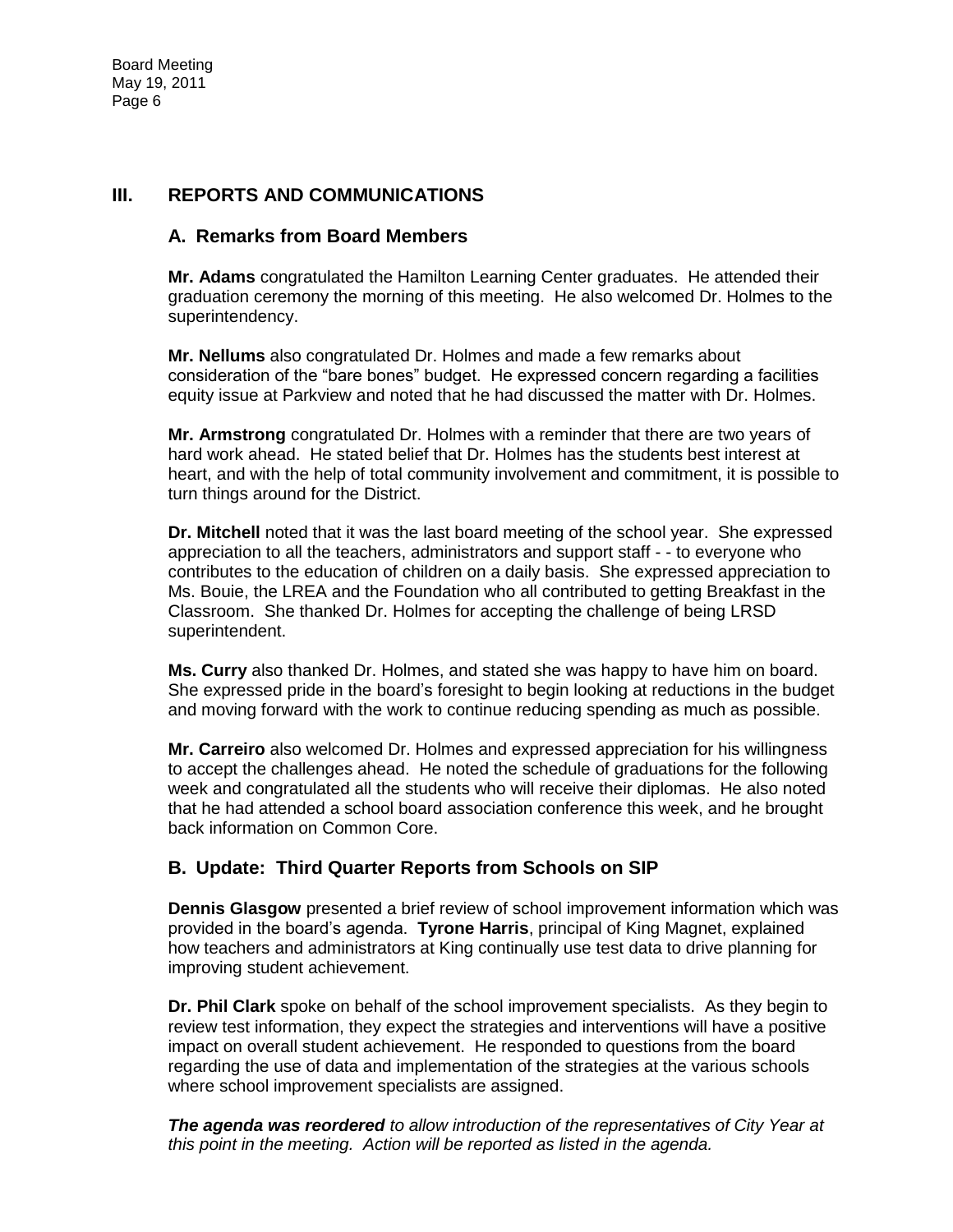### **C. Update: ESL**

Karen Broadnax provided a PowerPoint presentation review of the ESL program and a comparison to the services provided in the 2000 school year. A copy of the PowerPoint was included in the board's agenda.

### **D. Information: Artistry in the Rock**

At the agenda meeting on May 12, Dr. I. J. Routen reported on the success of the first *Artistry in the Rock*. At that meeting, students presented framed artwork to Dr. Holmes and Dr. Mitchell.

### **E. Information: 2011-2012 Budget Plan Update**

No information was presented. A budget planning session was scheduled for June 2, 2011. Additional budget review is being conducted by the administration.

### **F. Internal Auditors Report**

Mr. Becker's report was provided as part of the board's agenda.

*The board took a brief recess at 7:36 p.m. and returned at 7:50 p.m.* 

### **IV. APPROVAL OF ROUTINE MATTERS**

#### **A. Board Meeting Dates, 2011-2012 School Year**

The board annually approves the calendar of meeting dates for the following school year. Dates for the 2011-2012 school year were provided for the board's review and approval. Regular meetings will be held on the  $2^{nd}$  and  $4^{th}$  Thursday of each month. The exceptions to the calendar include: November for the Thanksgiving holiday; December for the winter holiday; March for spring break; and May for high school graduations. Mr. Armstrong moved to approve the dates as proposed. Mr. Nellums seconded the motion, and it **carried unanimously**.

#### **B. Minutes**

Minutes from the regular board meeting held on April 28, 2011 and from special meetings held on May 3, and May 12, 2011, were presented for review and approval. Dr. Mitchell made a motion to approve the minutes as presented. Mr. Armstrong seconded the motion and it **carried unanimously**.

### **V. BOARD POLICY AND REGULATIONS REVIEW**

### **A. Second Reading: Board Policy Adoption: GCCAC Family and Medical Leave Policy**

Board policies undergo periodic review and revision. The district did not have an existing policy for use of Family and Medical Leave; therefore Policy GCCAC was developed and recommended for approval. This policy will provide clear and specific information regarding the application of the FMLA for District employees.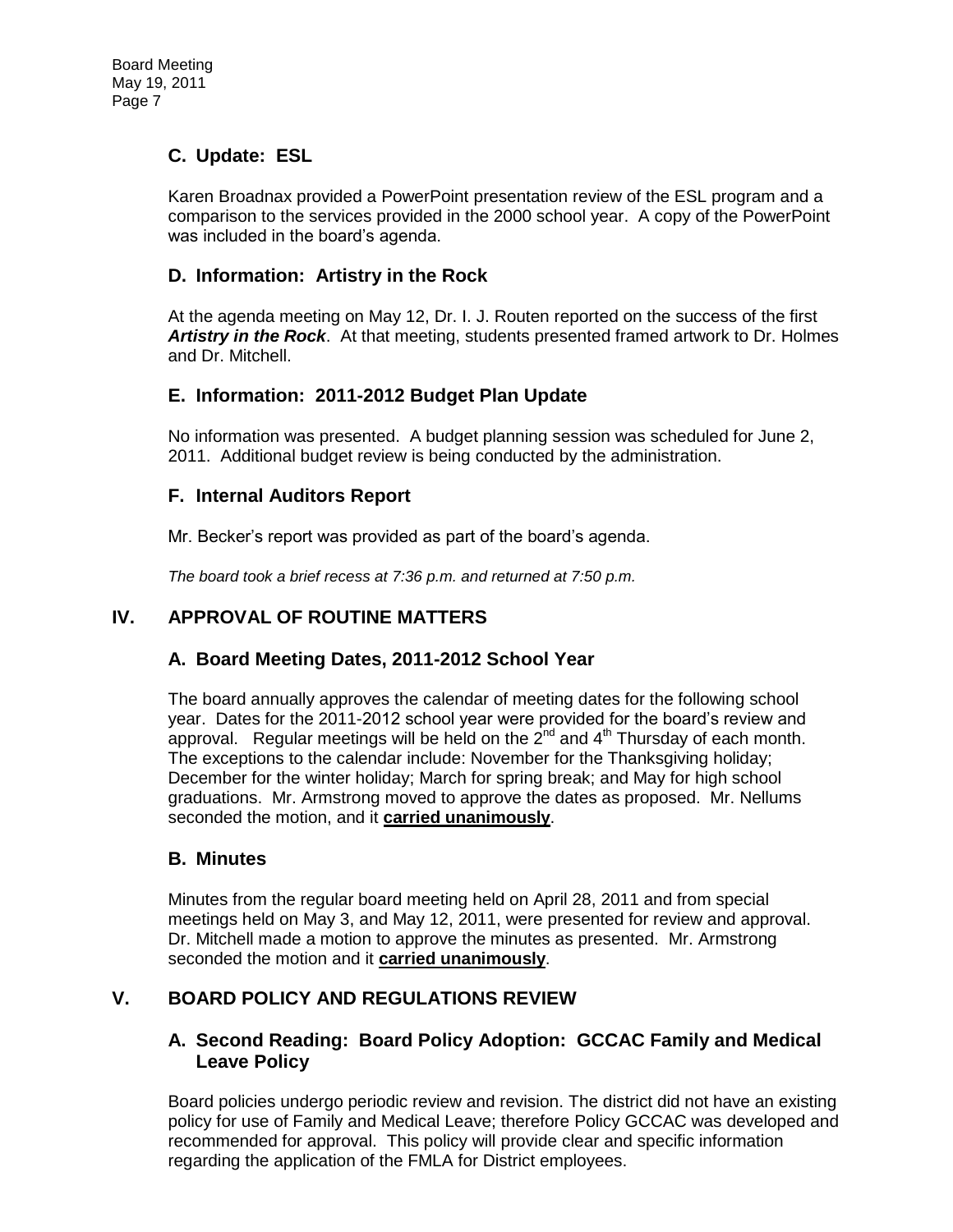Ms. Curry moved to approve the policy on second reading. Dr. Mitchell seconded the motion and it **carried unanimously**.

### **B. Second Reading: Board Policy Revision: GBAA Sexual Harassment**

The existing board policy GBAA Sexual Harassment was previously adopted in November 1999. The administration requested board review and approval of revisions which would include specific language to define sexual harassment and clarifies the responsibilities of reporting incidents of sexual harassment. Mr. Hartz was asked to read the policy aloud prior to the motion to approve. Mr. Armstrong moved to approve the policy on second reading. Ms. Curry seconded the motion, and it **carried unanimously**.

### **VI. ADMINISTRATION**

# **A. City Year: Establishing a National Priority Partnership**

Sarah Roberson, Executive Director of City Year, provided information for the board's review and consideration. The Whole School / Whole Child model would support interventions in schools where students have exhibited poor attendance, poor behavior, and lack of progress in English and mathematics achievement. The proposal would provide these services at Meadowcliff and Mabelvale Elementary Schools and at Mabelvale Middle School. City Year members would provide social and emotional support as well as one-on-one tutoring, small group intervention and programs during lunch, before, and after school.

Mabelvale Elementary Principal, Darian Smith, reported on the experience with City Year Corp members at Mabelvale Elementary, stating that their City Year Corp members help change the culture in the school and take the time to individualize the services to assist and support the students.

One third of the funding would come from AmeriCorps, one-third from fundraising efforts by City Corp members, and one-third from the LRSD. A Memorandum of Understanding will be provided at the June board meeting, and the administration will request board approval.

### **VII. EDUCATIONAL SERVICES**

### **A. Secondary Literacy Textbook / Materials Adoption**

The Secondary Language Arts Textbook Adoption Committee presented their recommendation for textbook and materials adoptions for board consideration. Suzi Davis was present and explained the recommendation to adopt elective language arts textbooks and textbooks for courses in grade 6-12 English. Since the state curriculum is being aligned to Common Core Standards, it was recommended the purchase of other texts be delayed until the 2013 school year. Mr. Adams made a motion to approve the recommendations of the committee. Mr. Armstrong seconded the motion, and it **carried unanimously**.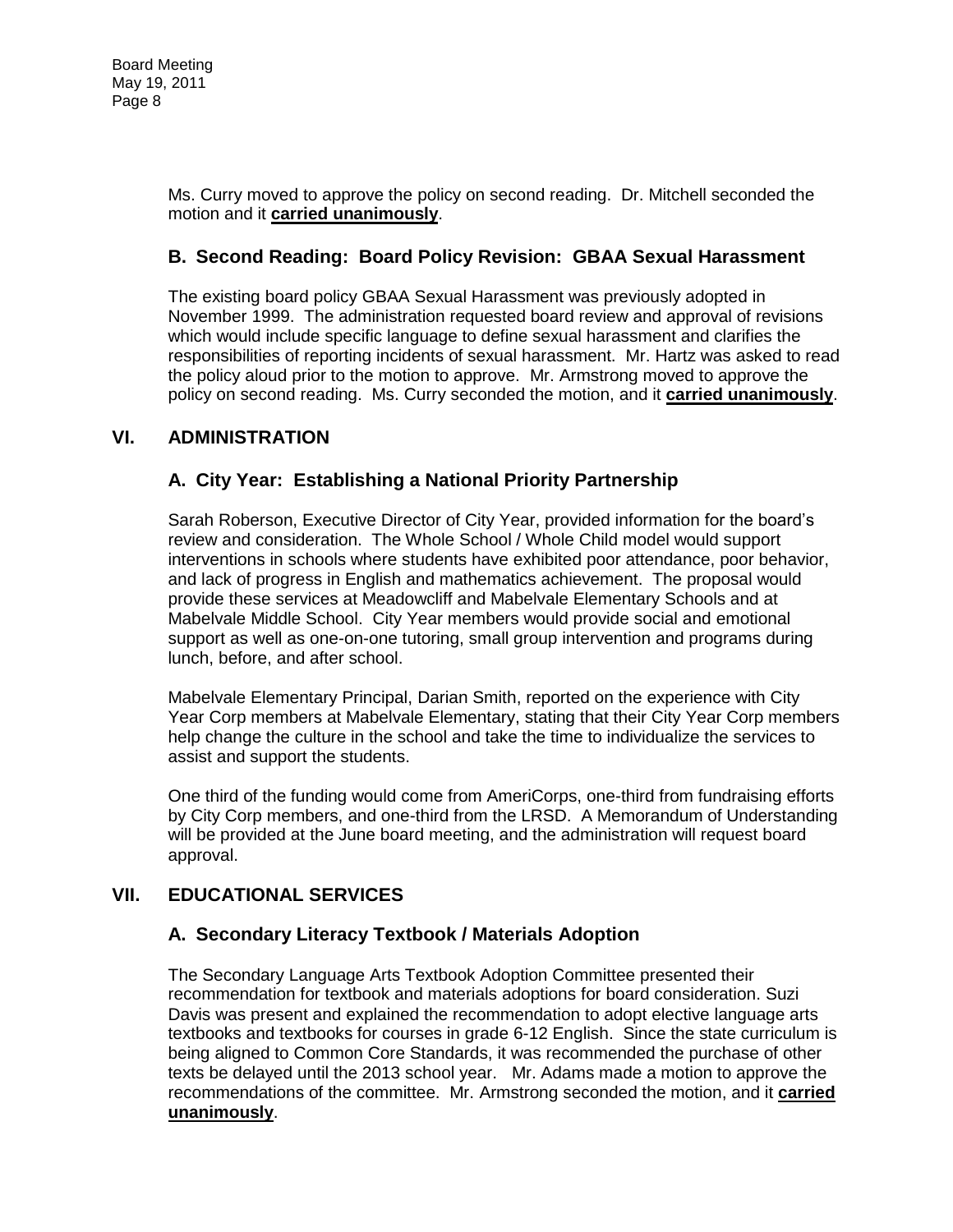### **B. Transition to Teaching Program Federal Grant Proposal – Partnership with UCA**

The administration requested approval to enter into a grant partnership with the University of Central Arkansas and the North Little Rock School District in submitting a request to fund the Transition to Teaching Program. This grant would assist in the recruitment, training and placement of 120 highly qualified teachers in the STEM (science, technology, engineering and mathematics) fields. Teachers would earn provisional licensure and credentials while working as intern teachers in the partnership schools.

Linda Young responded to questions from the board. Dr. Mitchell moved to approve the submission; Ms. Curry seconded the motion and it **carried unanimously**.

### **C. School Improvement Grant (SIG) J. A. Fair and Hall Innovation Recommendation**

Hall and J. A. Fair High Schools requested approval to implement a pilot program intended to reduce the dropout rate and increase the graduation rate of students from 17 – 19 years of age who have less than ten graduation credits and have failed one or more courses required for graduation. The program would provide credit recovery assistance, remediation and support and would allow the participating students to graduate with 22 credits as required by the Arkansas Standards for Accreditation as applies to accelerated and alternative learning programs. Ms. Curry moved to approve the administration's recommendation for implementation. Mr. Nellums seconded the motion, and it **carried unanimously**.

# **VIII. SCHOOL SERVICES**

# **A. Student Tracking System for Discipline and Tardies**

At the agenda meeting on May 12, information was provided on the PLASCO student tracking system for discipline and tardies. Mr. Babbs reviewed the recommendation and requested approval to proceed with implementing the system in all secondary schools. Forest Heights, J. A. Fair and Parkview served as pilot sites, and other schools expressed interest in implementation as the system allows greater monitoring of student attendance and behavior. The Public Education Foundation assisted with funding at the pilot sites. Other schools will include costs within their local school budgets. Mr. Adams moved to approve the recommendation; Ms. Curry seconded the motion and it **carried 4-0-2,** with Dr. Mitchell and Mr. Armstrong abstaining.

### **IX. HUMAN RESOURCES**

# **A. Personnel Changes**

Routine general personnel changes were printed in the board's agenda. Mr. Nellums made a motion to approve; Mr. Adams seconded the motion and it **carried unanimously**.